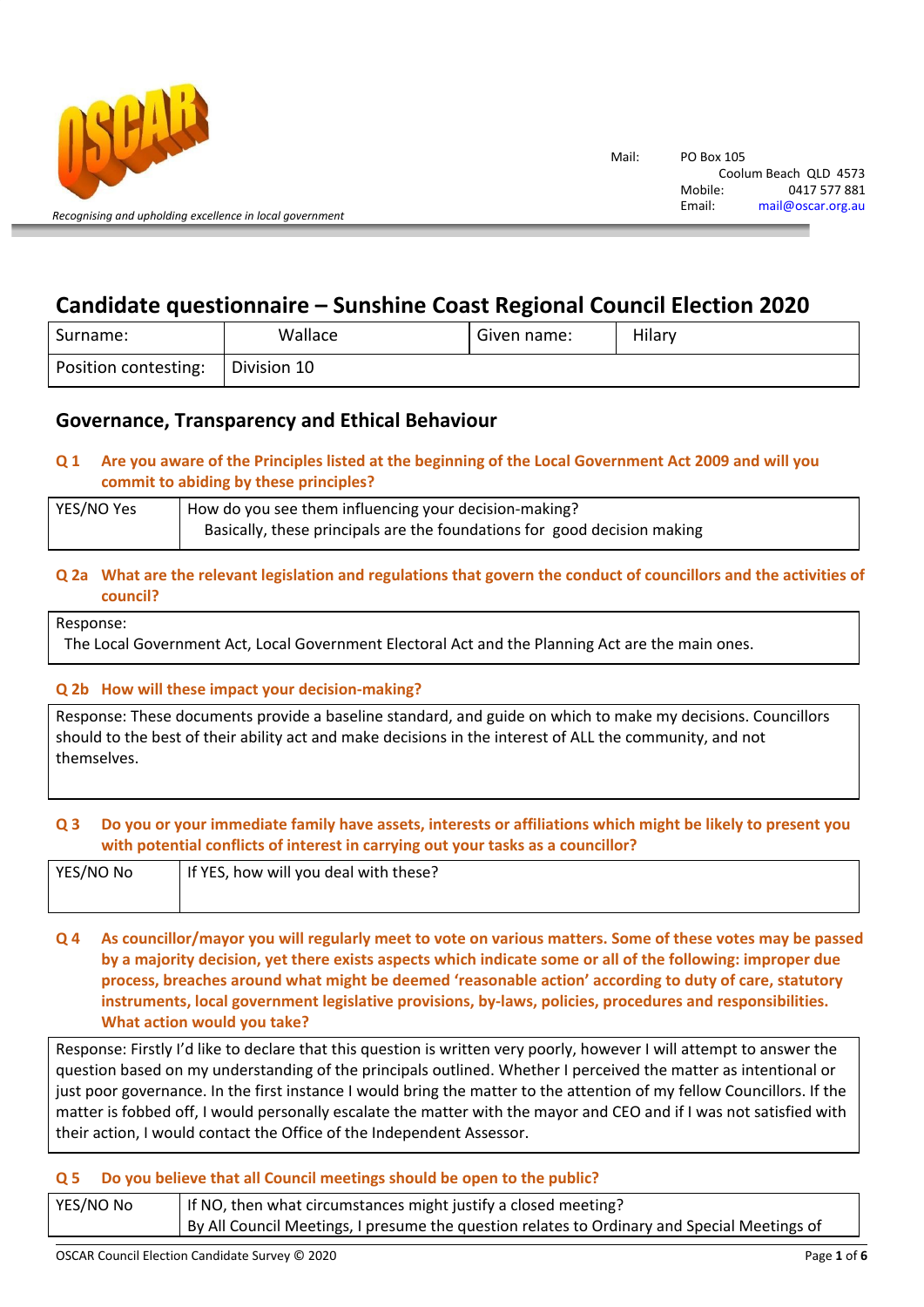| Council. YES! I believe that all Council meetings should be run in open session, however within   |
|---------------------------------------------------------------------------------------------------|
| the open session meetings there may be items of the Agenda which should be discussed and          |
| debated in closed session (confidential). The difference for me is whether by discussing the      |
| item in open session, would or could cause a financial detriment to the ratepayer (eg, purchase   |
| of land). I am aware that current practise is for Agenda Reviews to not be open to the public. In |
| light of the community's wish for full transparency where ever possible, I would be happy to      |
| have community scrutiny in these meetings as well.                                                |
|                                                                                                   |

Q 6 Do you support providing requested information to the community without the need for individuals and organisations having to resort to Right to Information applications?

YES/NO Yes

Q 7 Will you commit to voting to implement the live streaming and video recording of council meetings at Caloundra, Nambour and subsequently Maroochydore by 30 June 2020?

YES/NO Yes

Q 8 Do you support that, once the previously published reasons for confidentiality have passed, the live recording, related documentation and information of the confidential meeting should immediately be made public?

| YES/NO Yes | If NO, why not? |
|------------|-----------------|
|            |                 |

#### Q 9 Do you support all financial dealings of Council in relation to major projects such as, but not limited to, the Sunshine Coast Airport Expansion, The Maroochy CBD, the Broadband Cable, the City Hall and the Solar Farm being made fully available to ratepayers once a decision to proceed has been made?

| YES/NO | If NO, why not?                                                                                  |
|--------|--------------------------------------------------------------------------------------------------|
|        | Again I stress that as long as the decision is not financially detrimental to the ratepayer, all |
|        | debate, decisions and details of the decision making should be open for public scrutiny.         |

#### Q 10 What do you mean by, and how would you measure, sustainable development?

Response:

Sustainable development to me is development that has minimal impact on the environment and is well planned with the appropriate infrastructure, either in place, or part of the development.

## Q 11 Are you endorsed or supported by any registered political party?

YES/NO No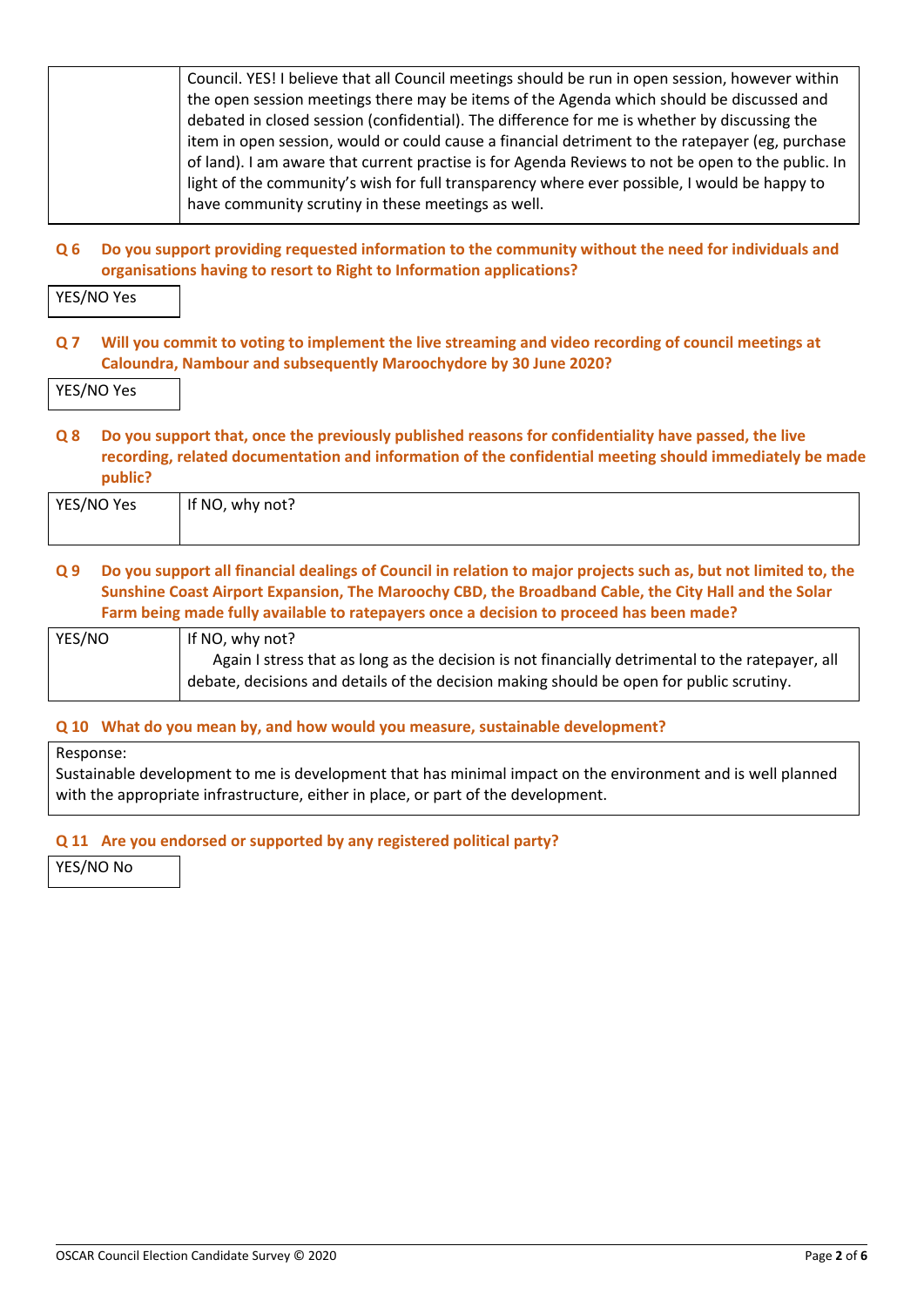## Climate change

#### Q 12 Do you accept that:

| (a) | as the level of carbon dioxide in the atmosphere increases the proportion of the sun's<br>radiant energy that is retained by the earth increases?                                                                                             | YES/NO |
|-----|-----------------------------------------------------------------------------------------------------------------------------------------------------------------------------------------------------------------------------------------------|--------|
| (b) | consequences of the increase in the retained energy include rising average<br>temperatures and major changes in weather patterns that can result in drought and<br>heavy rain in areas where such weather events had not previously occurred? | YES/NO |
| (c) | the combustion of fossil carboniferous fuels such as coal, oil and natural gas has been<br>a major contributor to the increase in the level of carbon dioxide in the atmosphere<br>that has occurred since industrialisation began?           | YES/NO |
| (d) | clearing of forest for agriculture and housing has also contributed to the increase in<br>carbon dioxide levels in the atmosphere?                                                                                                            | YES/NO |
| (e) | the major source of greenhouse gas emissions for local government comes from the<br>decomposition of organic residues in landfill?                                                                                                            | YES/NO |
| (f) | maintenance of biodiversity as close as possible to what it was before human<br>intervention is essential for the healthy survival of the human species?                                                                                      | YES/NO |

#### Q 13 What do you see as the key impacts of Climate Change on the Sunshine Coast?

Response: If all the above questions are in part asking me whether I believe in Climate change the answer is definitely YES! I also believe that if mankind does not take positive steps to reduce global warming, we can legitimately expect a sea level rise in excess of a metre by the year 2100. As the majority of the Sunshine Coast Residents live on the low coastal floodplain, it is imperative into the future, that Council makes responsible planning decisions.

#### Q 14 How should the Sunshine Coast Regional Council deal with this now and into the future?

Response:

## Q 15 Do you support the SCRC in joining other councils in signing a Declaration of Climate Emergency?

YES/NO

Q 16 Will you advocate for the SCRC to have a moratorium on any development proposed in areas vulnerable to the impact of climate change such as in flood-prone areas and coastal zones until such time as the Coastal Hazard Adaptation Strategy is completed?

YES/NO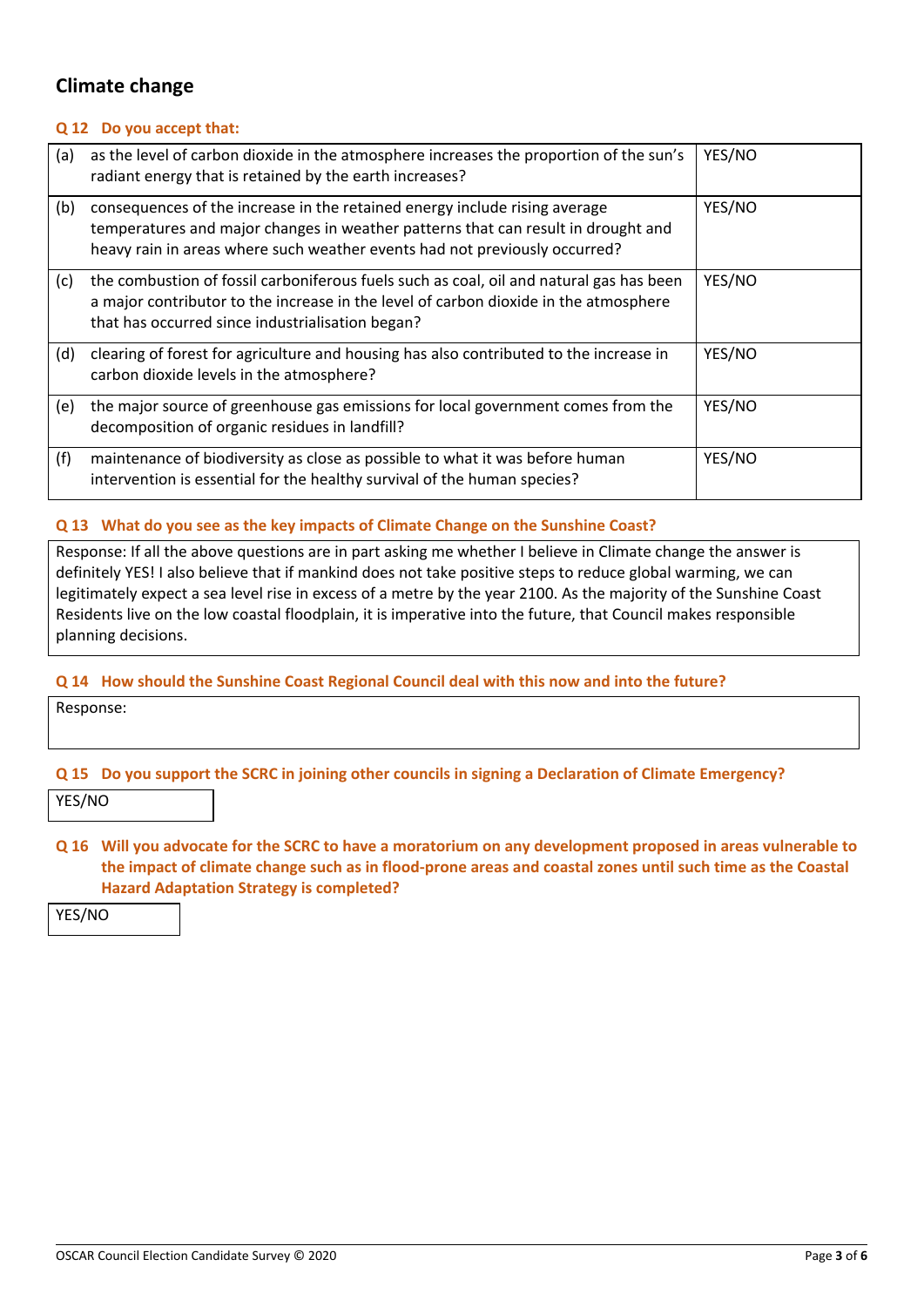## Planning issues

#### Q 17 Do you agree that:

| (a) | development applications that conflict with the relevant Planning Scheme Acceptable<br>Outcomes and other planning instruments should be refused?                                                                                                                                                                       | YES/NO Yes |
|-----|-------------------------------------------------------------------------------------------------------------------------------------------------------------------------------------------------------------------------------------------------------------------------------------------------------------------------|------------|
| (b) | genuine community consultation should be undertaken in the early stages of a<br>Proposed Planning Scheme amendment and prior to being progressed to the state?                                                                                                                                                          | YES/NO Yes |
| (c) | applicants wishing to lodge a Development application that substantially does not<br>comply, or seeks to over-ride the Planning Scheme should be advised to await the<br>formulation of the next planning scheme when they can lodge a submission on that<br>new planning scheme during the public consultation period? | YES/NO Yes |
| (d) | that development that is vulnerable to the impacts of Climate Change, flooding, and<br>inundation be prohibited?                                                                                                                                                                                                        | YES/NO Yes |

#### Q 18 Do you agree that:

| (a) | Planning Scheme provisions regarding density, site cover, height and parking<br>requirements must comply with the Acceptable Outcomes in the Planning Scheme?                                       | YES/NO Yes |
|-----|-----------------------------------------------------------------------------------------------------------------------------------------------------------------------------------------------------|------------|
| (b) | financial contributions in lieu of the provisions of onsite parking should not be<br>allowed unless improvements are provided within 200 metres of the development?                                 | YES/NO No  |
| (c) | greater enforcement is needed where a developer constructs (or private certifier<br>signs off) other than what has been approved, particularly in relation to height and<br>density of development? | YES/NO Yes |

#### Q 19 What is your understanding of when it is appropriate to override the Planning Scheme, when there are conflicts?

Response: When there is significant community benefit, and it outweighs the impacts on the community

#### Q 20 Would you support extending submission timeframes from the statutory minimum in relation to Planning Scheme amendments?

YES/NO Yes

Q 21 The floodplains of the Sunshine Coast have been extensively filled primarily for urban development. This has increased the risk to people, property, infrastructure and the environment from coastal inundation and flooding and contributes to greater exposure to extreme weather events associated with climate change. Planning instruments, State Planning regulation and various reports give regulatory and guidance material regarding floodplain management with land-use one of the key areas to avoid and manage risk. Will you act to prohibit further development on the floodplains?

Response: Yes, unless the flooding issues can be adequately addressed.

#### Q 22 With respect to the South East Queensland Regional Plan (Shaping SEQ) that was given effect on 11 August 2017, do you support the Plan in its current form relating to the Northern sub-region, including designation of the Urban footprint and population targets?

YES/NO Yes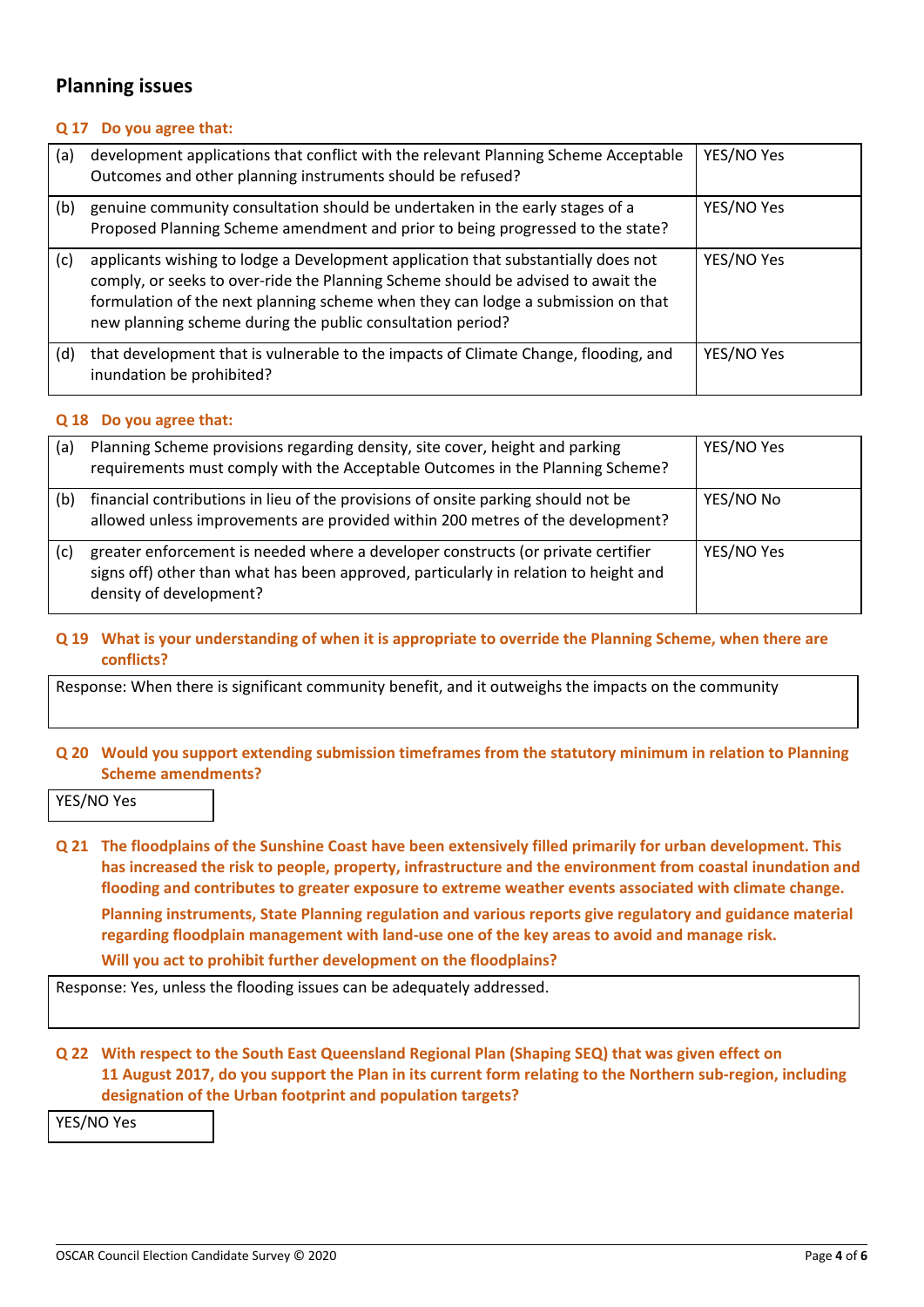#### Q 23 Do you support the proposed Coolum West intense residential/mixed use development and wave pool proposal on significantly constrained land, which is also outside the urban footprint?

YES/NO No **If NO, will you, if elected to council, support SCRC** advocating to the State Government against this proposal? YES/NO Yes

#### Q 24 What is your view in relation to this statement:

"ALL mixed-use multi-residential buildings requiring a Material Change of Use (MCU) must be "impact assessed" except where compliance is achieved with all relevant SCPS "Acceptable Outcomes" in the codes applicable to each development application. Community notification and rights of appeal in the P&E Court will therefore be restored for all non-compliant applications simply by this change"

Response: I am not a Planning Expert, and would need to seek advice from the Planners in order to make a decision on this.

Q 25 The coastal hazard and "erosion prone area" is defined by the Queensland Government and State Planning Policy Guidance states redevelopment is to "avoid urban footprint expansion into erosion prone areas  $(3.2)$ ".

How will you participate in supporting a change to limit or avoid increases in the footprint and density of medium and high rise mixed use -residential buildings in these designated coastal hazard areas to reduce overall risk?

Response: Again - I would need to be guided by the experts on this matter. I certainly would not support increasing risk.